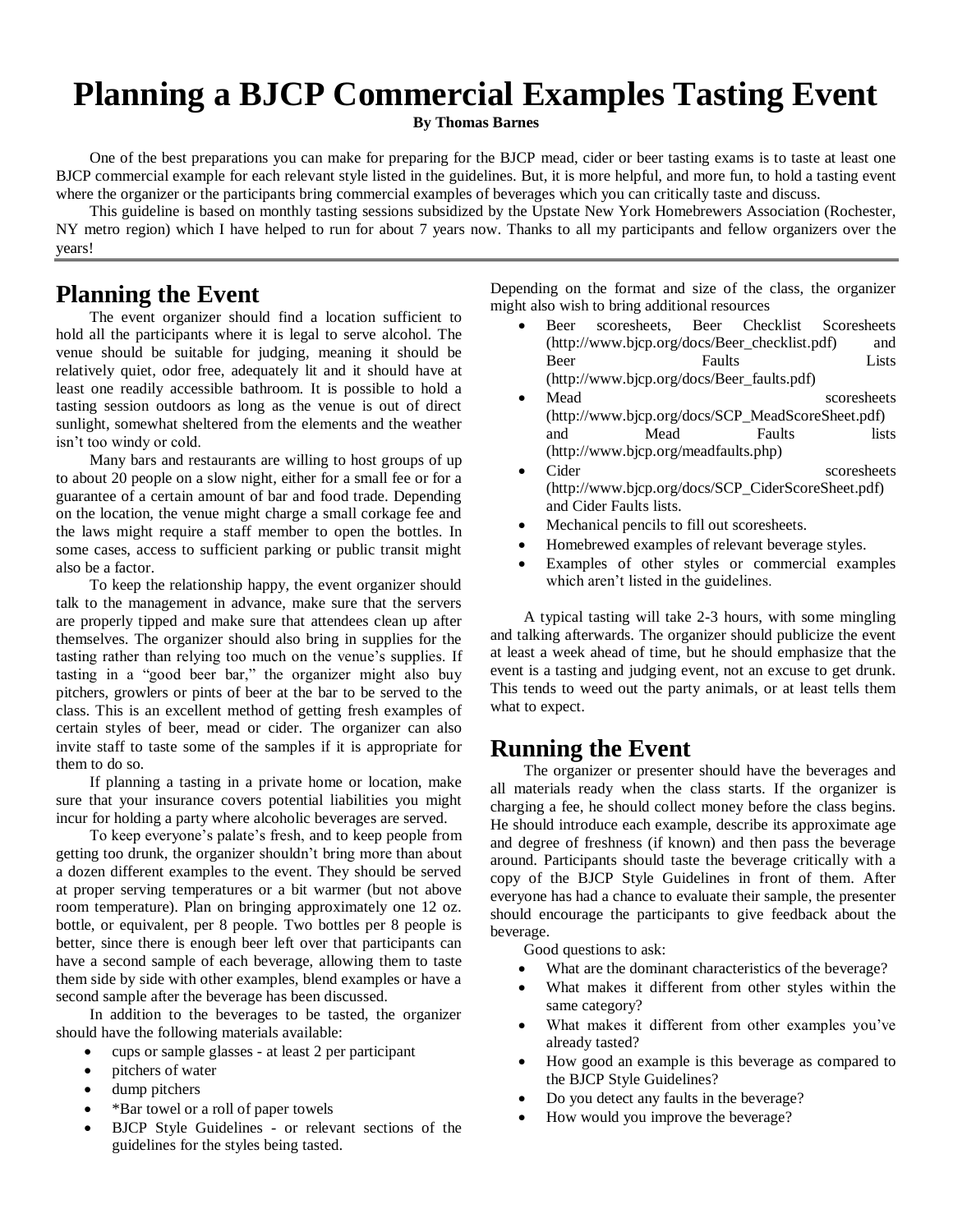After the beverage has been discussed, if possible, the presenter should point out any faults which he detects. Many commercial examples suffer from some degree of oxidation and beer sold in clear or green bottles is also vulnerable to becoming lightstruck.

If he is an experienced judge, the presenter might also give a general score for the beverage. Another method of scoring the beer is for the presenter to start at 50 and count down by increments of five or ten. Participants hold up their hands when the countdown reaches the range where they would score the beverage. This is a good method of quickly getting a consensus score when the class exceeds more than a few people. If the organizer wishes to discuss the beverage in more detail, he can then ask the high scorers to explain why they liked it and the low scorers to explain why they didn't.

If the tasting session extends beyond about half a dozen commercial examples, participants are likely to become just tipsy enough that it is harder for the presenter to keep control of the class. To some extent this is good, since it means that participants are actively engaged in the class and are starting to discuss the material between themselves, but it also means that the presenter must shout, clap or rap on a glass to regain the group's attention. To help keep the group's attention focused, the presenter should try to save the best examples for last and try to pace the rate at which samples are presented to keep people from getting too drunk.

When the event is over, the organizer or presenter should remind attendees to clean up after themselves, tip their servers and be careful about traveling until they are sufficiently sober to do so.

If participants have brought in homebrewed examples of a particular style, it is best to serve the commercial examples first as a "calibration" and then judge the homebrewed examples. If a homebrew is substituting for a style of beverage the organizer wasn't able to get commercially, then it can be presented as an example of that style, as long as participants are aware of the homebrew's potential limitations.

Homebrewed beverages which don't fit into the event's format should either be tasted and judged before the event begins or after it ends.

Unless you are tasting just a few beverages and have only a few people in attendance, it is best to not try to fill out scoresheets, since this slows the session down to an unacceptable degree. If judging beer, it is quicker to use the checklist format scoresheets and discuss the beer with the brewer after the beer has been judged. The exception is that if teaching an exam prep class, the presenter should have participants fill out at least one scoresheet, as if they were judging it on the exam, at each session.

### **Choosing Your Beverages**

The tasting event organizer should plan the beverage selection carefully. If putting together a special session, it might be necessary to buy certain styles of beer in advance and store them cold, buy beverages during out-of-town trips, buy beverages via the internet from out-of-state suppliers, or trade beer using services organized through web sites such as Beer Advocate or RateBeer.

If organizing a series of tastings, the organizer might have to plan several months in advance in order to get sufficient examples of particular styles. Store your beverages cold (ideally at near freezing temperatures) to keep them in good condition.

Even so, be aware that beer styles which rely heavily on ester or late hop character for their profile will suffer badly if kept for more than a few months.

Focus on getting a good range of commercial examples within the category or style you are presenting, which represents the full range of interpretations of the style as allowed by the BJCP Guidelines. Unless you're doing a themed event, or are presenting a style where there are very few commercial examples to be had, try to avoid presenting more than one or two products from the same producer in the same session. For example, instead of just using Chimay as examples of the Belgian Dubbel, Tripel and Strong Dark Ale styles, consider one product from Westmalle, one from Chimay and another from Affligem.

While bringing a rare commercial example as a treat is a good way to get and keep your participants' attention, be careful not to overdo it, since some commercial examples are overrated due to their rarity. Focus on getting fresh examples, rather than rarities which are likely to be in bad condition. For example, if running a session on IPA, it is far better to get a couple of bottles of a good, fresh Imperial IPA which is readily available in your market rather than spending the extra time, money and trouble to get a badly-aged bottle of Pliny the Elder via mail order.

For reasons of cost, palate fatigue and keeping the sessions focused, it is best to present no more than a dozen beers in any one session. Keep in mind that if participants bring in homebrewed examples, as they might wish to do, the actual numbers of beers served might be higher.

# **Using Non-BJCP Commercial Examples**

Another way of getting fresh examples of certain styles of beverages is to use commercial examples which aren't listed in the BJCP Style Guidelines. If doing so, it is best to choose beverages which have won large commercial competitions such as the World Beer Cup, the Great American Beer Fest or the Great Lakes International Cider and Perry Competition. Keep in mind, however, that the guidelines used to judge some of those competitions do not correspond to the BJCP Style Guidelines.

Be wary of using beers which are highly rated on websites such as Beer Advocate or Rate Beer, since the people rating those beers are not trained judges and the criteria used to classify beers are very different from the BJCP Style Guidelines. Ratings from professional ratings organizations are also to be distrusted, since those services don't use any stylistic criteria.

# **Using Homebrewed Examples**

A good way of getting fresh styles of certain beverages which otherwise aren't available in your market is to use homebrewed examples. But, this only works if the beverage is a very good example of the style. If substituting homebrew for commercial examples, try got get examples which have recently (i.e., within the last 2-4 weeks) won at least second place in a homebrew competition where there were at least 200 entries, and where the beverage got an average score of at least 35. Alternately, if the tasting organizer is an experienced judge and has had a chance to taste a beverage made by a skilled homebrewer, bottles of that beverage it can be substituted if the organizer objectively believes that it would get a score at least 38 in competition.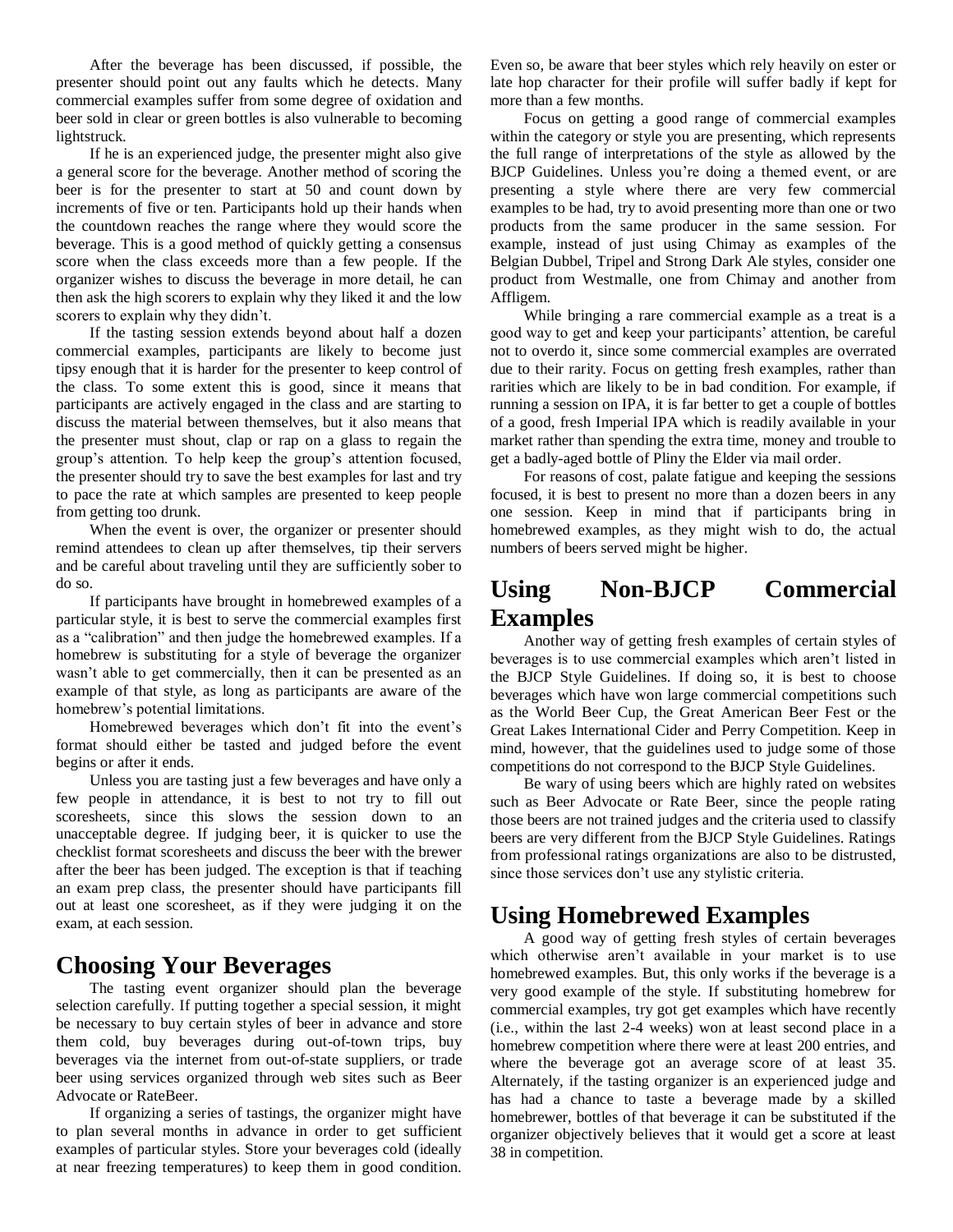Avoid using your own brews for tasting sessions unless you have the scores to vouch for their quality. The exception is if you plan a "brewers' roundtable" event, where participants each

bring in homebrewed beers of a particular style and the group critiques and scores each beer based on the BJCP Style Guidelines.

# **Finding Commercial Examples**

It is often hard to find commercial examples listed in the BJCP guidelines. Especially if you're trying to cover a variety of styles, you might be frustrated by lack availability of certain styles depending on where you reside. Most styles are quite common in many metropolitan areas but can be equally as rare in rural areas. The table below will help tasting event organizers plan their sessions, especially if they intend to teach a series of classes.

| Cat             | <b>Subcat</b>  | <b>Style</b>                       | <b>Availability</b> | <b>Season</b> | <b>Stability</b> | <b>Freshness</b>         |
|-----------------|----------------|------------------------------------|---------------------|---------------|------------------|--------------------------|
| 01              | A              | Light American Lager               | Ubiquitous          | All           | Average          | V. Good                  |
| 01              | $\, {\bf B}$   | <b>Standard American Lager</b>     | Ubiquitous          | All           | Average          | V. Good                  |
| 01              | $\overline{C}$ | Premium American Lager             | Ubiquitous          | All           | Average          | V. Good                  |
| 01              | $\mathbf D$    | <b>Munich Helles</b>               | Common              | All           | Average          | Average                  |
| 01              | ${\bf E}$      | Dortmunder Export                  | Rare                | All           | Average          | <b>Below Average</b>     |
| 02              | $\mathbf{A}$   | German Pilsner                     | Common              | All           | Poor             | <b>Below Average</b>     |
| 02              | $\mathbf B$    | <b>Bohemian Pilsner</b>            | Rare                | All           | Poor             | <b>Below Average</b>     |
| 02              | $\overline{C}$ | <b>Classic American Pilsner</b>    | Unavailable         | All           | Poor             | Average                  |
| $\overline{03}$ | $\mathbf{A}$   | Vienna Lager                       | Rare/V. Rare        | Fall-Sep      | Average          | Average/Poor             |
| 03              | $\bf{B}$       | Oktoberfest/Märzen                 | Common/V. Rare      | Fall-Sep      | Average          | Average/Poor             |
| 04              | $\mathbf{A}$   | Dark American Lager                | Common              | All           | Average          | <b>Below Average</b>     |
| 04              | $\bf{B}$       | Munich Dunkel                      | Rare                | All           | Average          | <b>Below Average</b>     |
| 04              | $\mathcal{C}$  | Schwarzbier (Black Beer)           | Rare                | All           | Average          | <b>Below Average</b>     |
| 05              | $\mathbf{A}$   | Maibock/Helles Bock                | Rare/V. Rare        | Spring-Apr    | Average          | <b>Below Average</b>     |
| 05              | $\bf{B}$       | <b>Traditional Bock</b>            | Rare/V. Rare        | Winter-Nov    | V. Good          | Average/Below<br>Average |
| 05              | $\mathbf C$    | Doppelbock                         | Common/Rare         | Winter-Nov    | V. Good          | Average                  |
| 05              | D              | Eisbock                            | Rare/V. Rare        | Winter-Feb    | Excellent        | Average                  |
| 06              | $\mathbf{A}$   | Cream Ale                          | Common/Rare         | Spring-May    | Poor             | Average                  |
| 06              | $\bf{B}$       | <b>Blonde Ale</b>                  | Rare/V. Rare        | Spring-May    | Poor             | Average                  |
| 06              | $\mathcal{C}$  | Kölsch                             | Common/Rare         | Spring-May    | V. Poor          | Poor*                    |
| 06              | D              | American Wheat or Rye              | Common/Rare         | Spring-May    | Poor             | Average                  |
| 07              | $\mathbf{A}$   | Northern German Altbier            | Rare                | All           | Average          | <b>Below Average</b>     |
| 07              | $\bf{B}$       | California Common Beer             | Common              | All           | Average          | Average                  |
| 07              | $\mathcal{C}$  | <b>Dusseldorf Altbier</b>          | Rare                | All           | Average          | <b>Below Average</b>     |
| $\overline{08}$ | $\mathbf{A}$   | Standard/Ordinary Bitter           | V. Rare             | All           | Poor             | Poor                     |
| 08              | $\bf{B}$       | Special/Best/Premium Bitter        | Rare                | All           | Poor             | Poor                     |
| 08              | $\mathcal{C}$  | <b>Extra Special/Strong Bitter</b> | Common              | All           | Poor             | <b>Below Average</b>     |
| $\overline{09}$ | $\mathbf{A}$   | Scottish Light 60/-                | Unavailable         | All           | Poor             | Average                  |
| 09              | $\mathbf B$    | Scottish Heavy 70/-                | Rare                | All           | Poor             | Average                  |
| 09              | $\mathcal{C}$  | Scottish Export 80/-               | Rare                | All           | Poor             | Average                  |
| 09              | D              | <b>Irish Red Ale</b>               | V. Common/V. Rare   | Winter-Feb    | Average          | V. Good/Poor             |
| 09              | ${\bf E}$      | <b>Strong Scotch Ale</b>           | Common              | All           | Excellent        | <b>Below Average</b>     |
| 10              | $\mathbf{A}$   | American Pale Ale                  | Ubiquitous          | All           | Poor             | V. Good                  |
| 10              | $\, {\bf B}$   | American Amber Ale                 | Common              | All           | Average          | Average                  |
| 10              | $\mathbf C$    | American Brown Ale                 | Common              | All           | Average          | Average                  |
| 11              | $\mathbf{A}$   | Mild                               | V. Rare             | All           | Poor             | Poor*                    |
| 11              | $\, {\bf B}$   | Southern English Brown             | Unavailable         | All           | Poor             | Average                  |
| 11              | $\overline{C}$ | Northern English Brown Ale         | V. Common           | All           | Average          | <b>Below Average</b>     |
| 12              | $\mathbf{A}$   | <b>Brown Porter</b>                | Rare                | All           | Average          | <b>Below Average</b>     |
| 12              | $\, {\bf B}$   | Robust Porter                      | V. Common           | All           | Average          | Average                  |
| 12              | $\mathbf C$    | <b>Baltic Porter</b>               | Rare                | All           | Excellent        | V. Good                  |
| 13              | $\mathbf{A}$   | Dry Stout                          | V. Common/Rare      | Winter-Feb    | Average          | Average/Below            |
|                 |                |                                    |                     |               |                  | Average                  |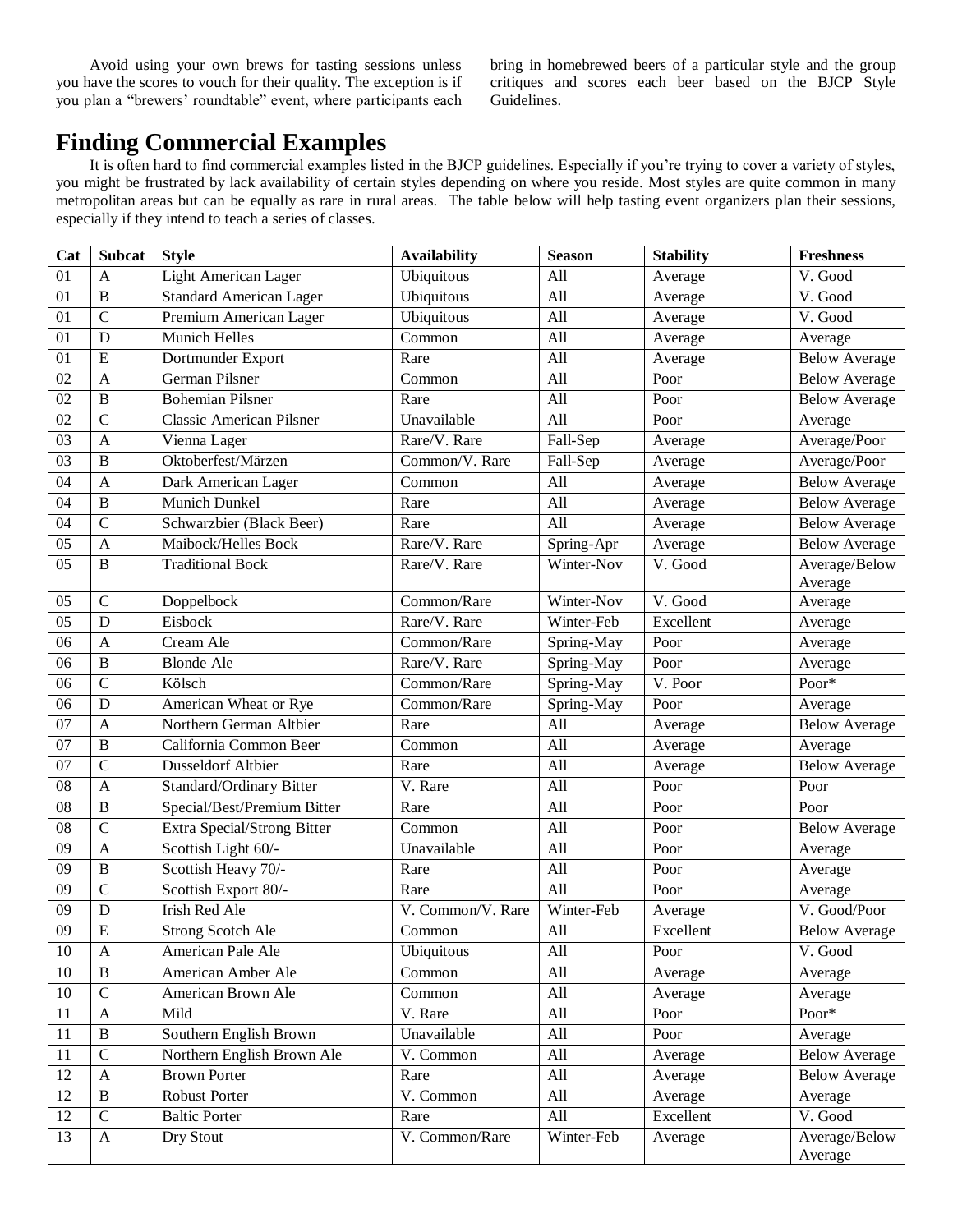| 13              | $\mathbf B$               | <b>Sweet Stout</b>                | Common/Rare             | Fall-Oct   | Average   | Average/Below        |
|-----------------|---------------------------|-----------------------------------|-------------------------|------------|-----------|----------------------|
|                 |                           |                                   |                         |            |           | Average              |
| 13              | $\mathbf C$               | <b>Oatmeal Stout</b>              | Common                  | Fall-Oct   | Average   | Average/Below        |
| 13              |                           |                                   |                         | All        | V. Good   | Average              |
|                 | D                         | Foreign Extra Stout               | Common                  |            |           | <b>Below Average</b> |
| 13              | E                         | <b>American Stout</b>             | Common                  | All        | V. Good   | Average              |
| 13              | $\boldsymbol{\mathrm{F}}$ | <b>Russian Imperial Stout</b>     | Common                  | All        | Excellent | V. Good              |
| 14              | $\mathbf{A}$              | English IPA                       | Rare                    | All        | Poor      | <b>Below Average</b> |
| 14              | $\mathbf B$               | American IPA                      | $\overline{V}$ . Common | All        | Poor      | Average              |
| 14              | $\mathcal{C}$             | <b>Imperial IPA</b>               | Common                  | All        | Poor      | Average              |
| 15              | $\mathbf{A}$              | Weizen/Weissbier                  | Common/Rare             | Spring-Apr | V. Poor   | Poor*                |
| 15              | $\bf{B}$                  | Dunkelweizen                      | Rare                    | All        | V. Poor   | Poor*                |
| $\overline{15}$ | $\overline{C}$            | Weizenbock                        | Rare                    | All        | Average   | <b>Below Average</b> |
| 15              | D                         | Roggenbier                        | Unavailable             | All        | V. Poor   | Poor*                |
| 16              | $\mathbf{A}$              | Witbier                           | Common                  | Spring-May | V. Poor   | $Poor^*$             |
| 16              | $\bf{B}$                  | Belgian Pale Ale                  | Rare                    | All        | Poor      | <b>Below Average</b> |
| 16              | $\mathbf C$               | Saison                            | Rare                    | All        | Average   | <b>Below Average</b> |
| 16              | D                         | Bière de Garde                    | V. Rare                 | All        | V. Good   | <b>Below Average</b> |
| 16              | E                         | Belgian Specialty Ale             | Rare                    | All        | Varies    | Varies               |
| 17              | $\mathbf{A}$              | <b>Berliner Weisse</b>            | V. Rare                 | All        | Average   | <b>Below Average</b> |
| 17              | $\mathbf B$               | Flanders Red Ale                  | V. Rare                 | All        | Excellent | Average              |
| 17              | $\mathbf C$               | Flanders Brown Ale/Oud Bruin      | V. Rare                 | All        | Excellent | Average              |
| 17              | D                         | Straight (Unblended) Lambic       | V. Rare                 | All        | Excellent | Average              |
| $\overline{17}$ | $\overline{E}$            | Gueuze                            | V. Rare                 | All        | Excellent | Average              |
| 17              | ${\bf F}$                 | <b>Fruit Lambic</b>               | V. Rare                 | All        | Excellent | Average              |
| 18              | $\mathbf{A}$              | Belgian Blond Ale                 | Common                  | All        | V. Good   | Average              |
| 18              | $\mathbf B$               | <b>Belgian Dubbel</b>             | Common                  | All        | Excellent | Average              |
| 18              | $\overline{C}$            | <b>Belgian Tripel</b>             | Common                  | All        | Excellent | Average              |
| 18              | D                         | Belgian Golden Strong Ale         | Common                  | All        | Excellent | Average              |
| 18              | E                         | Belgian Dark Strong Ale           | Common                  | All        | Excellent | Average              |
| 19              | $\mathbf{A}$              | Old Ale                           | V. Rare                 | All        | Excellent | Average              |
| 19              | $\mathbf B$               | <b>English Barleywine</b>         | V. Rare                 | All        | Excellent | Average              |
| 19              | $\mathbf C$               | American Barleywine               | Common                  | Fall-Sep   | Excellent | V. Good              |
| 20              | $\mathbf{A}$              | Fruit Beer                        | Common/Rare             | Spring-May | Poor      | Average/Below        |
|                 |                           |                                   |                         |            |           | Average              |
| 21              | $\mathbf{A}$              | Spice/Herb/Vegetable Beer         | Common/Rare             | Summer-Aug | Average   | Average/Below        |
|                 |                           |                                   |                         |            |           | Average              |
| 21              | B                         | Christmas/Winter Specialty Spiced | Common/V. Rare          | Fall-Nov   | Average   | Average/Poor         |
| 22              | $\mathbf{A}$              | <b>Classic Rauchbier</b>          | V. Rare                 | All        | Average   | <b>Below Average</b> |
| 22              | $\, {\bf B}$              | Other Smoked Beer                 | Rare                    | All        | Average   | <b>Below Average</b> |
| 22              | $\mathbf C$               | Wood-Aged Beer                    | Rare                    | All        | V. Good   | Average              |
| 23              | $\mathbf{A}$              | <b>Specialty Beer</b>             | Common                  | All        | varies    | varies               |
| 24              | $\mathbf{A}$              | Dry Mead                          | Rare                    | All        | Excellent | Average              |
| 24              | $\, {\bf B}$              | Semi-Sweet Mead                   | Rare                    | All        | Excellent | Average              |
| 24              | $\overline{C}$            | <b>Sweet Mead</b>                 | Rare                    | All        | Excellent | Average              |
| 25              | $\mathbf{A}$              | Cyser (Apple Melomel)             | V. Rare                 | All        | Excellent | Average              |
| 25              | $\, {\bf B}$              | Pyment (Grape Melomel)            | V. Rare                 | All        | Excellent | Average              |
| 25              | $\overline{C}$            | Other Fruit Melomel               | Rare                    | All        | Excellent | Average              |
| 26              | $\mathbf{A}$              | Metheglin                         | V. Rare                 | All        | Excellent | Average              |
| 26              | $\mathbf B$               | <b>Braggot</b>                    | V. Rare                 | All        | Excellent | Average              |
| 26              | $\mathbf C$               | Open Category Mead                | V. Rare                 | All        | Excellent | Average              |
| 27              | $\mathbf{A}$              | Common Cider                      | Rare                    | All        | Average   | Average              |
| 27              | $\, {\bf B}$              | English Cider                     | Rare                    | All        | Average   | Average              |
| 27              | $\mathbf C$               | French Cider                      | V. Rare                 | All        | Average   | Average              |
| 27              | $\mathbf D$               | Common Perry                      | V. Rare                 | All        | Average   | Average              |
|                 |                           |                                   |                         |            |           |                      |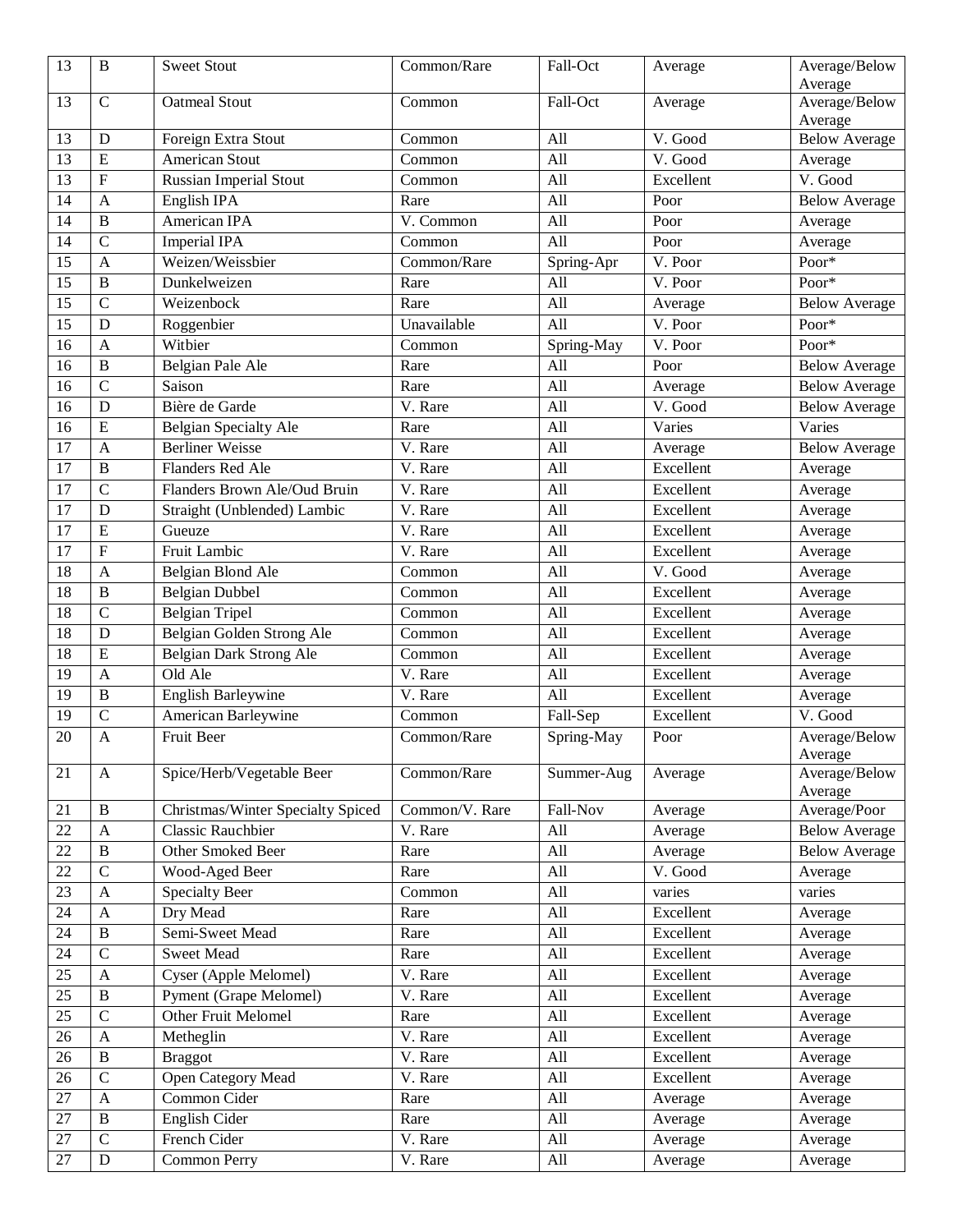|                                                                                     |   | <b>Traditional Perry</b>    | V. Rare     | All | Average | Average |
|-------------------------------------------------------------------------------------|---|-----------------------------|-------------|-----|---------|---------|
| 28                                                                                  |   | New England Cider           | Unavailable | All | V. Good | Average |
| 28                                                                                  | Ð | Fruit Cider                 | Rare        | All | Average | Average |
| 28                                                                                  |   | Applewine                   | V. Rare     | All | V. Good | Average |
| 28                                                                                  |   | Other Specialty Cider/Perry | V. Rare     | All | Average | Average |
| $\cdots$<br>$\mathbf{a}$<br>$\cdot$ $\cdot$<br>.<br>$\mathbf{1}$<br>$\cdot$ $\cdot$ |   |                             |             |     |         |         |

\* Buy on draft at a good beer bar which keeps its beer in good condition and cleans its lines properly.

# **Key**

#### **Availability**

There is a distinct American bias to the BJCP Style Guidelines, with an emphasis on products from Northeastern, Great Lakes and West Coast brewers and on imported varieties which are readily available in the United States. Additionally, since the guidelines were last updated in 2008, they don't reflect changes in product line-ups.

For these reasons, it is difficult for judges in some regions of the country to get certain commercial examples. Rankings of availability are based on my travels throughout the Northeast and Midwest and some travel throughout the Southeastern U.S. Judges outside the United States, and in more rural and conservative areas of the nation, will find it much harder to get any commercially-listed examples of certain styles. Judges in metropolitan areas, especially on the East and West coast, and especially in areas where there is a lively craft beer scene, will find it easier.

**Ubiquitous:** Available just about any place where alcoholic beverages are sold (e.g., convenience stores, drug stores, gas stations).

**Very Common:** Easily found in any store with a decent selection of alcoholic beverages (e.g., most grocery stores, state liquor stores).

**Common:** Usually available in any store with a decent selection of alcoholic beverages.

**Rare:** Hard to find. Usually available only in specialty beer stores, or in liquor stores with an extensive craft or import beer selection.

**Very Rare:** Limited seasonal availability or distribution. Sometimes available in specialty beer or liquor stores with an excellent craft and/or import beer selection.

**Unavailable:** No BJCP listed commercial examples available in North America. Must rely on homebrewed examples.

#### **Season**

Many beverages are only released on a seasonal basis. This makes it harder to plan an event featuring some styles during some times of the year. "All" means that a beverage doesn't change in availability during the year. If a beer is listed as being seasonal, the season is listed first, followed by the month when that style first appears on store shelves. Increasingly stale examples might linger for months afterwards.

#### **Stability**

Some beers age better than others. A few styles actually benefit from extended aging, although extremely aged examples aren't very good exemplars of their particular style.

**Excellent:** Actually benefits from extended aging if properly stored.

**Very Good:** If properly stored, will start showing oxidative faults within about 6-12 months of packaging.

**Average:** If properly stored, will start showing oxidative faults within about 3 months of packaging.

**Poor:** If properly stored, will start showing oxidative faults, or other problems, within about 6 weeks of packaging.

**Very Poor:** If properly stored, will start showing oxidative faults, or other problems, within a few weeks of packaging.

#### **Freshness**

Due to ignorance, carelessness or unscrupulous business practice, many merchants don't keep their products in peak condition. Freshness is an empirical rating of how likely commercial examples of a particular style are to be in peak condition. If two ranges are given, the first range indicates the relative freshness when the style is "in season." Seasonal beers still on store shelves after the season has ended are likely to be in very bad condition - caveat emptor.

**Very Good:** Chances of getting a bad bottle are very low. High turnover. Beer is usually stored cold and is usually packaged in cans or brown bottles or otherwise protected from light and heat. Locally- or regionally-produced examples are usually available. Alternately, the beverage is relatively immune to abuse at the hands of wholesalers and retailers.

**Average:** Chances of getting a bad bottle are low. Reasonably high turnover. Beer is sometimes stored cold and/or is often packaged in a way which protects it from light and heat. Reasonably fresh domestically-produced examples are usually available. Alternately, the beverage has some resistance to mistreatment.

**Below Average:** Moderate risk of getting bad bottles. Low turnover. Beer often sold in green or clear bottles. Must be imported. Somewhat vulnerable to mistreatment.

**Poor:** High risk of getting bad bottles. Very low turnover. Beer often sold in green or brown bottles. Must be imported. Very vulnerable to mistreatment. Worth looking for fresh homebrewed examples instead, or looking for well-kept draft examples at a good beer bar.

### **Planning a Series of Tastings**

By combining a few categories, the nature of the BJCP Style Guidelines makes it relatively easy to cover all the styles listed in the guidelines by holding monthly tasting sessions over a two year period. This is a sample calendar which takes seasonal availability into account. Categories in bold type are fixed due to seasonal availability.

| Month    | Year | <b>Categories Covered</b>            |
|----------|------|--------------------------------------|
| January  |      | Light Lager (Category 1)             |
| February |      | Pilsner (Category 2)                 |
| March    |      | Scottish and Irish Ales (Category 9) |
| April    |      | Amber Hybrid Beers (Category 7)      |